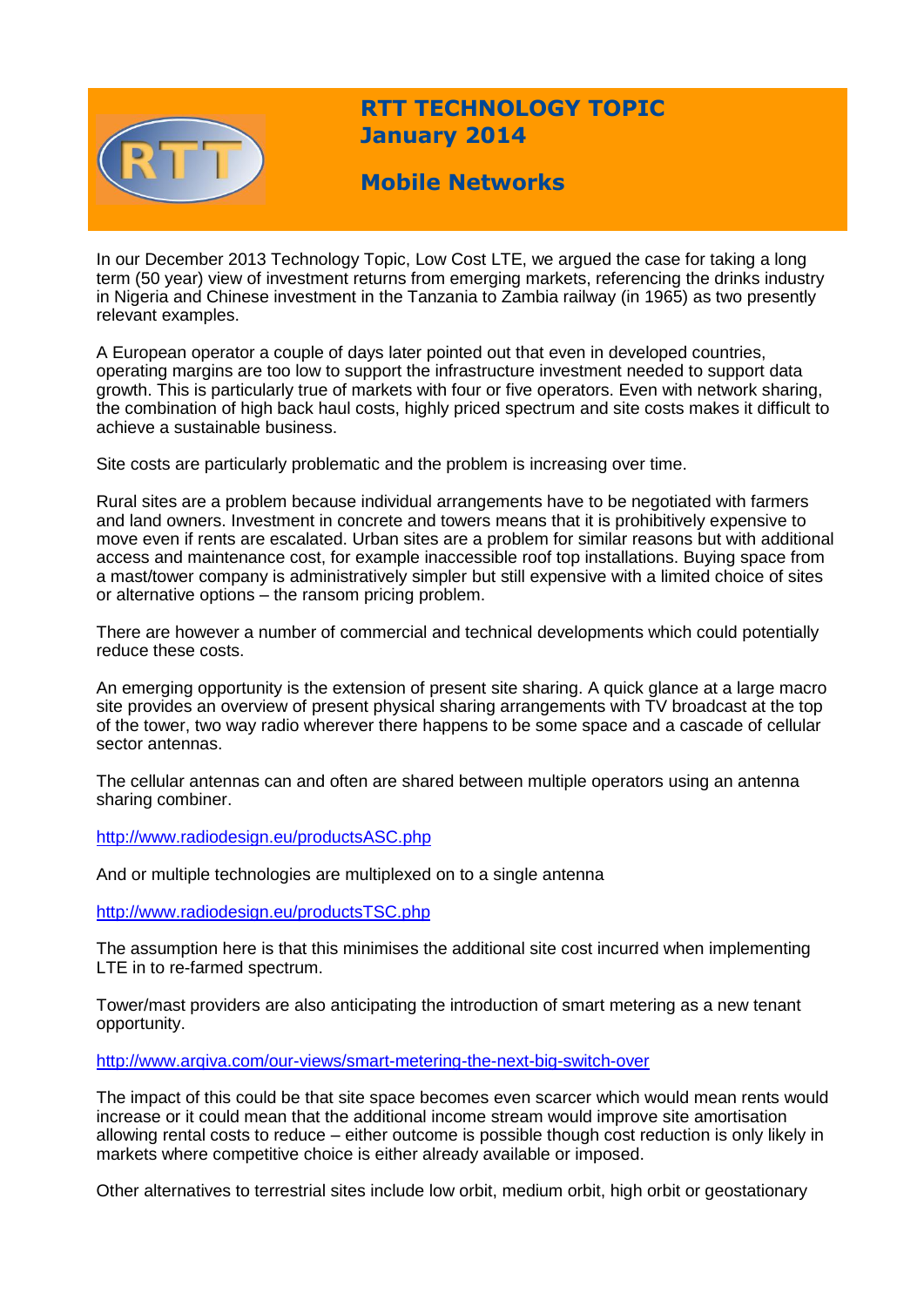orbit satellites.

On December 9<sup>th</sup> a Russian rocket launched from Kazakhstan carried Inmarsat's latest six ton I-5 F1 satellite towards a geostationary orbit where it will generate 15 kilowatts of RF power from multiple steerable antennas (maximising the downlink and uplink link budget).

This is enough to support data rates of up 50 Mbps to fixed and portable devices. The satellite works in Ka band and can switch between civilian bands (27.5- 31 GHz uplink, 17.7 to 21.2 GHz downlink) and military bands (30 to 31 GHz uplink, 20.2 to 21.2 GHz downlink and is part of a \$1.6 billion service platform upgrade.

<http://www.inmarsat.com/news/successful-launch-first-global-xpress-satellite/>

Early 2015 will also see the launch of the first of the next generation of Iridium low earth (low latency) satellites.

<http://www.iridium.com/about/IridiumNEXT.aspx>

Inmarsat and Iridium are both able to amortize launch and operational cost across multiple civilian and military payloads including sensing applications. The economics of these new satellite systems can therefore be attractive particularly for rural areas and or for delivering on demand capacity as and where required.

However satellites cannot compete with terrestrial sites in terms of flux density and it is hard to deliver acceptable indoor coverage without an external antenna. It is of course possible to improve link budgets with user device dish antennas particularly if accurately pointed but this is only beneficial to portable or fixed devices. Satellite systems cannot therefore be considered as direct economic replacements for terrestrial networks supporting mobile users. The same caveats apply to balloon or plane based platforms though these can at least be brought back to earth and repaired.

Terrestrial LTE relays might be a better short term bet.

These were introduced into 3GPP Release 8 with additional specification work included in Release 10. The specifications include amplify and forward relays also known as repeaters. These amplify whatever they receive including noise and interference so are best used to improve coverage in areas blocked by buildings and hills. They are similar in concept to TV broadcast repeaters (though have to receive as well as transmit). The other option is for the relay to decode the transmission stream and then re-encode, re-modulate and transmit. These are useful in low signal to noise conditions but introduce additional delay, greater than a one millisecond LTE sub frame.

Frustratingly there is no support for relay cell to cell handover in Release 10 so mobile relay functionality is not supported.

This is a pity because mobile relays could be potentially useful.

One obvious application is a more optimised version of in train communications.

At present when you connect your computer to a train Wi Fi system it will be routed to an on board modem which is in practice four of five phones and four or five SIM cards in a box all of which support data connections with a different operator. The assumption is that there will usually be at least one cell site visible at any one time. These systems work rather better than you might expect.

The East Coast inter City service in the UK is one example

<http://www.icomera.com/solutions/east-coast-uk/>

First Great Western is another.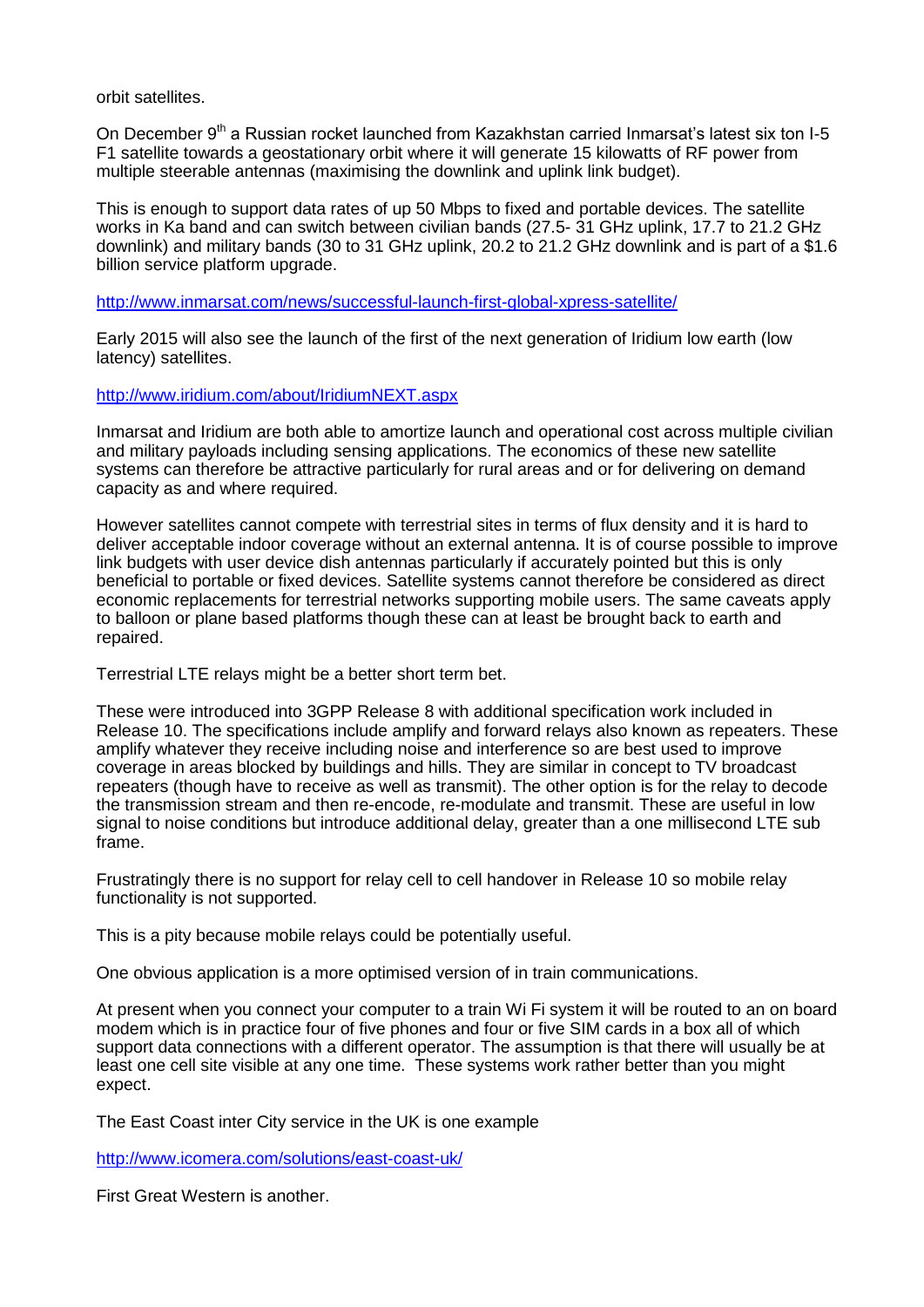## <http://nomad-digital.com/first-great-western-chooses-nomad-major-wifi-expansion-plans/>

A mobile LTE relay would perform the same function but could be more efficient though would similarly benefit from supporting multiple operator connections.

The standards effort required is not that huge and could borrow extensively from the direct mode work items included in Release 12.

<http://www.3gpp.org/news-events/3gpp-news/1455-Public-Safety>

This then opens up the additional opportunity to deploy mobile base stations with in band backhaul.

Truck mounted base stations have existed from the late 1980's and are widely used to provide event or incident coverage. However they are designed to work when stationary.

Mobile base stations would do what it says on the tin – they would work when moving.

This would mean that LTE base stations could be installed on buses, tubes and trains.

The advantages include conveniently available power, no landlords and an incentive to use public transport if you want a faster data connection.

A truly mobile network.

#### **Resources**

LTE relays and repeaters are covered in the updated second edition of 4G LTE Advanced for Mobile Broadband written by Ericsson Researchers Erik Dahlman, Stefan Parkvall and Johan Skold.

Additional background detail can be found in a new book by Sassan Ahmadi, LTE Advanced, A Practical Systems Approach to Understanding 3GPP LTE Releases 10 and 11 Radio Access Technologies.

Both books are available from Elsevier Academic Press and are available from the **[RTT book shop.](http://www.rttonline.com/bookshop.html)**

### **Post script – the addiction and dependency model (again)**

Our comments in December linked the telecoms industry to the drinks industry on the basis that both industries were driven by a reliance on addiction and dependency. Actually the original analogy made an equivalently awkward link with the tobacco industry.

10% of the Chinese government's income, a smoke fuelled £60 billion pounds, comes from the consumption of 2.6 trillion cigarettes per year, a market managed by the state owned tobacco monopoly run by the younger brother of the Chinese premier who also runs the Ministry for Public Health. Smoking related deaths are known to cause at least a million deaths per year in China and are expected to triple by 2030 potentially equalling Chairman Mao's proud death toll. It does of course have the benefit of reducing pension costs and makes the telecommunications industry look positively saintly.

## **About RTT Technology Topics**

RTT Technology Topics reflect areas of research that we are presently working on. We aim to